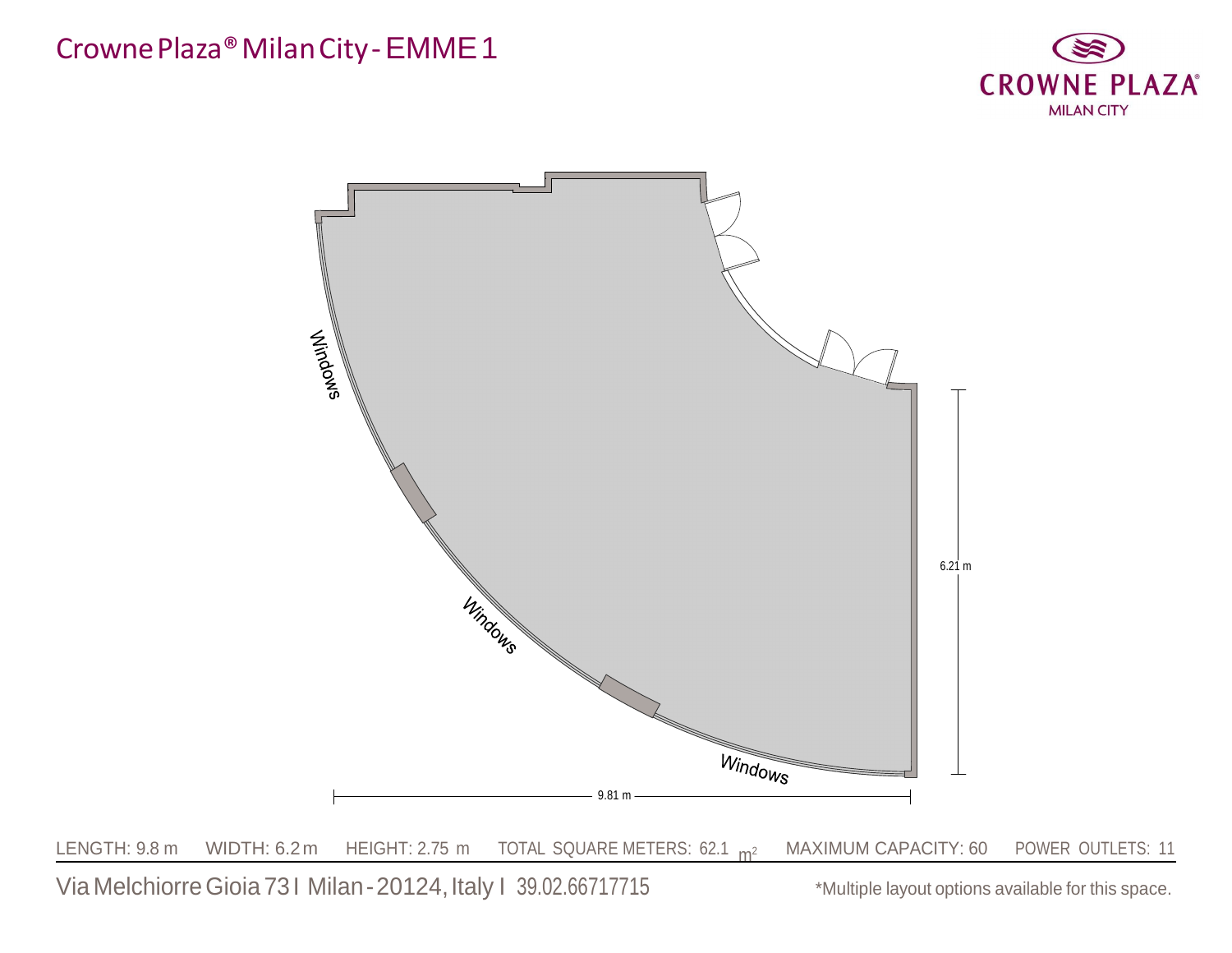

Via Melchiorre Gioia 731 Milan-20124, Italy 1 39.02.66717715 \*Multiple layout options available for this space.

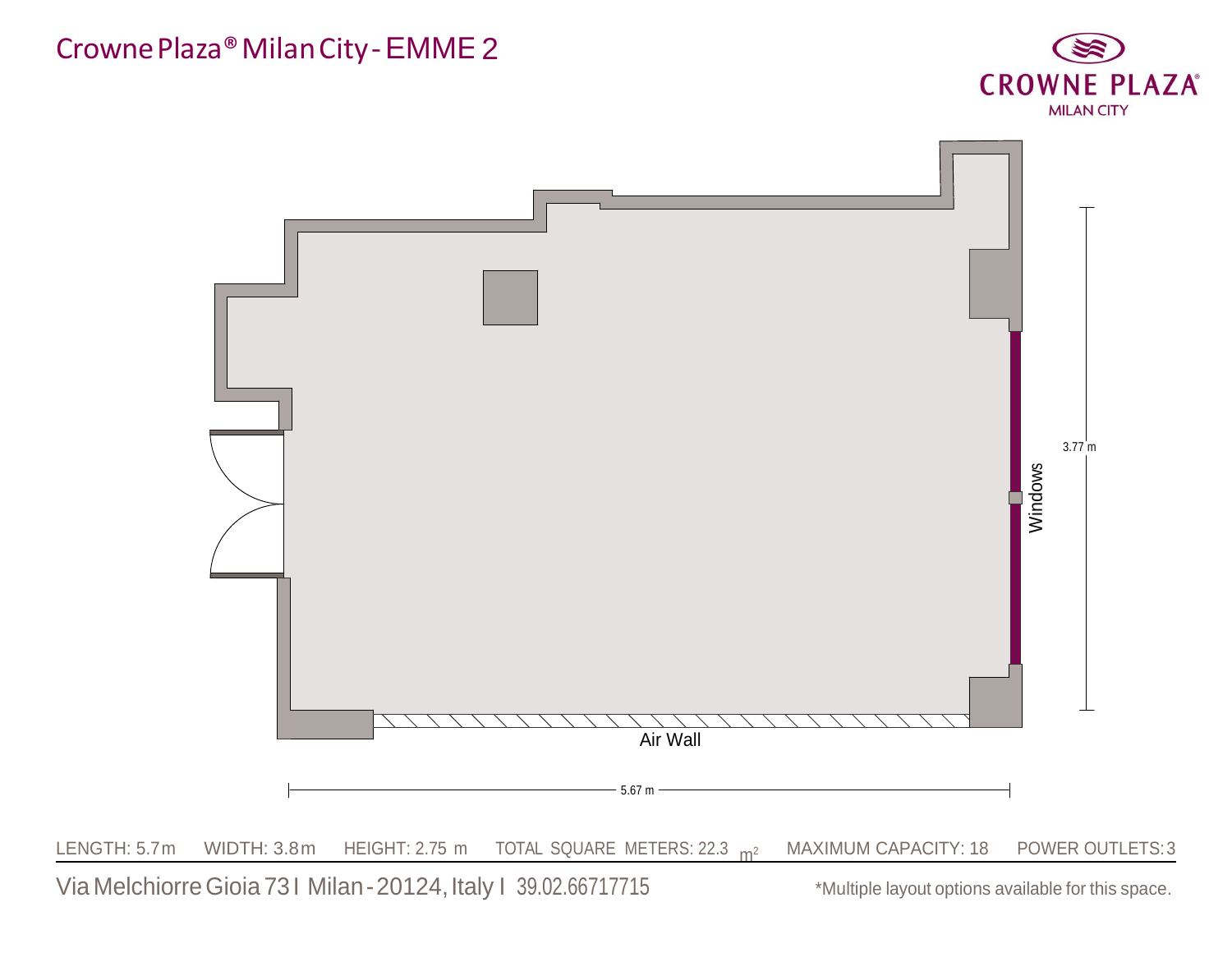

Via Melchiorre Gioia 731 Milan-20124, Italy 1 39.02.66717715 \*Multiple layout options available for this space.

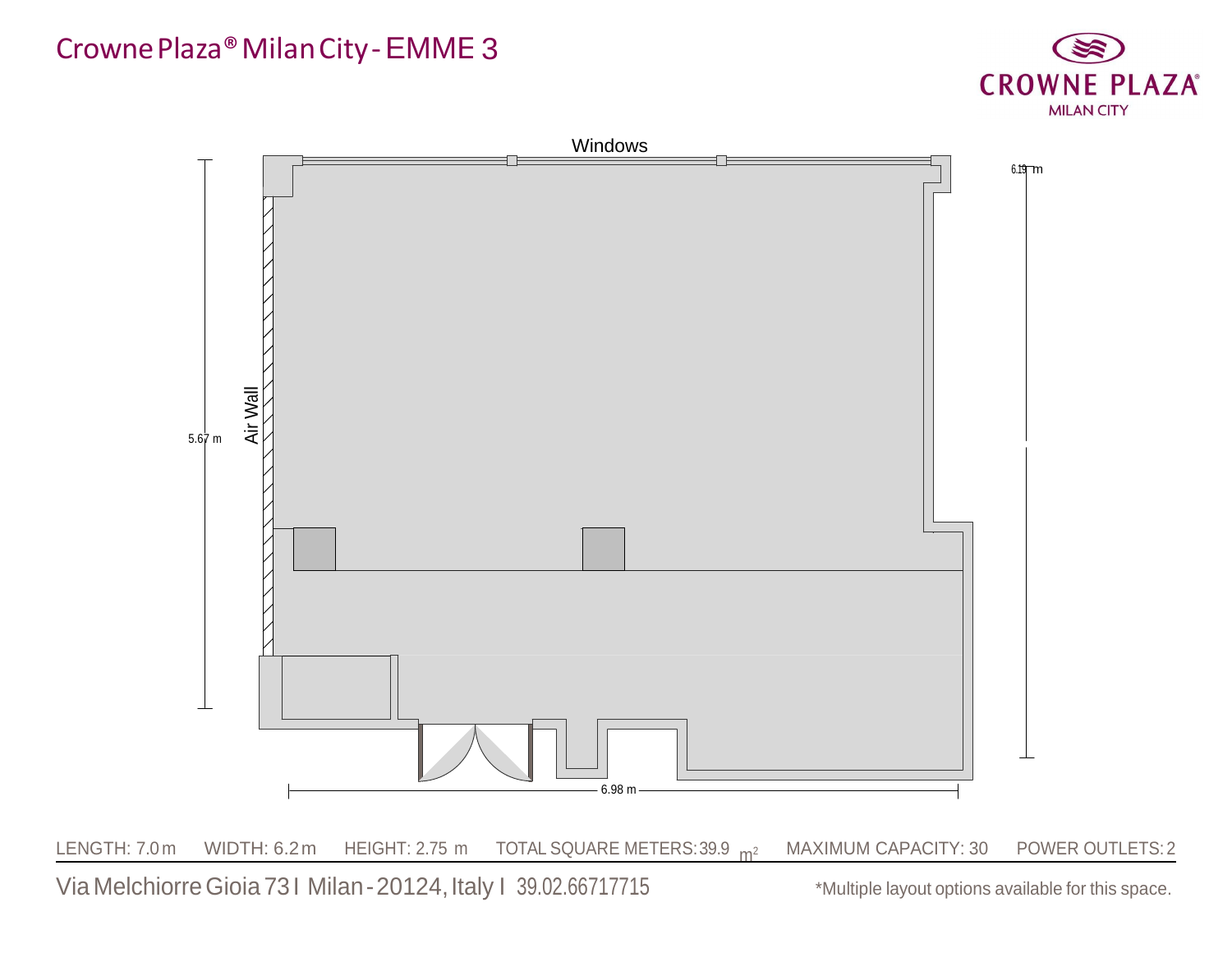

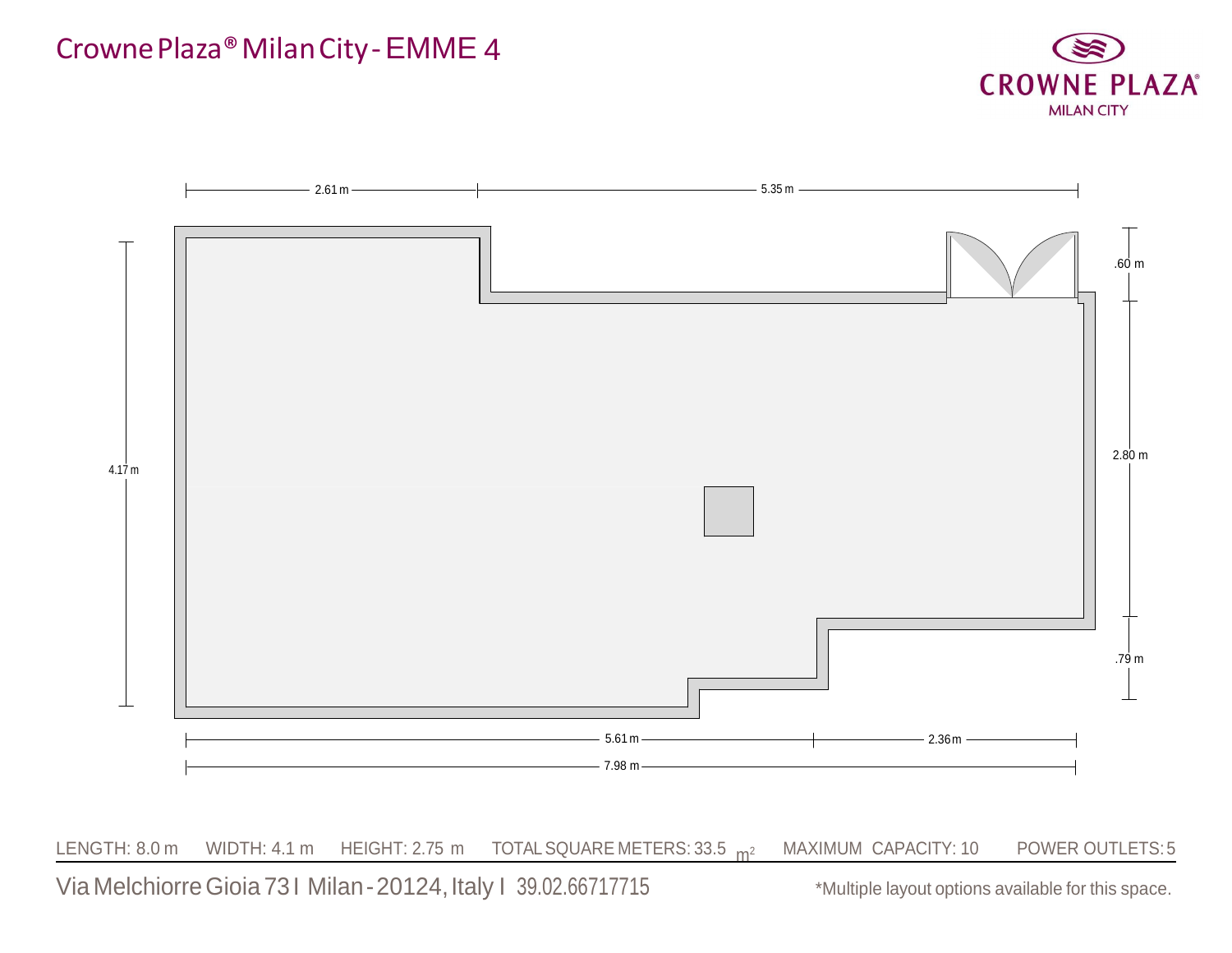#### CrownePlaza®MilanCity -EMME2&3